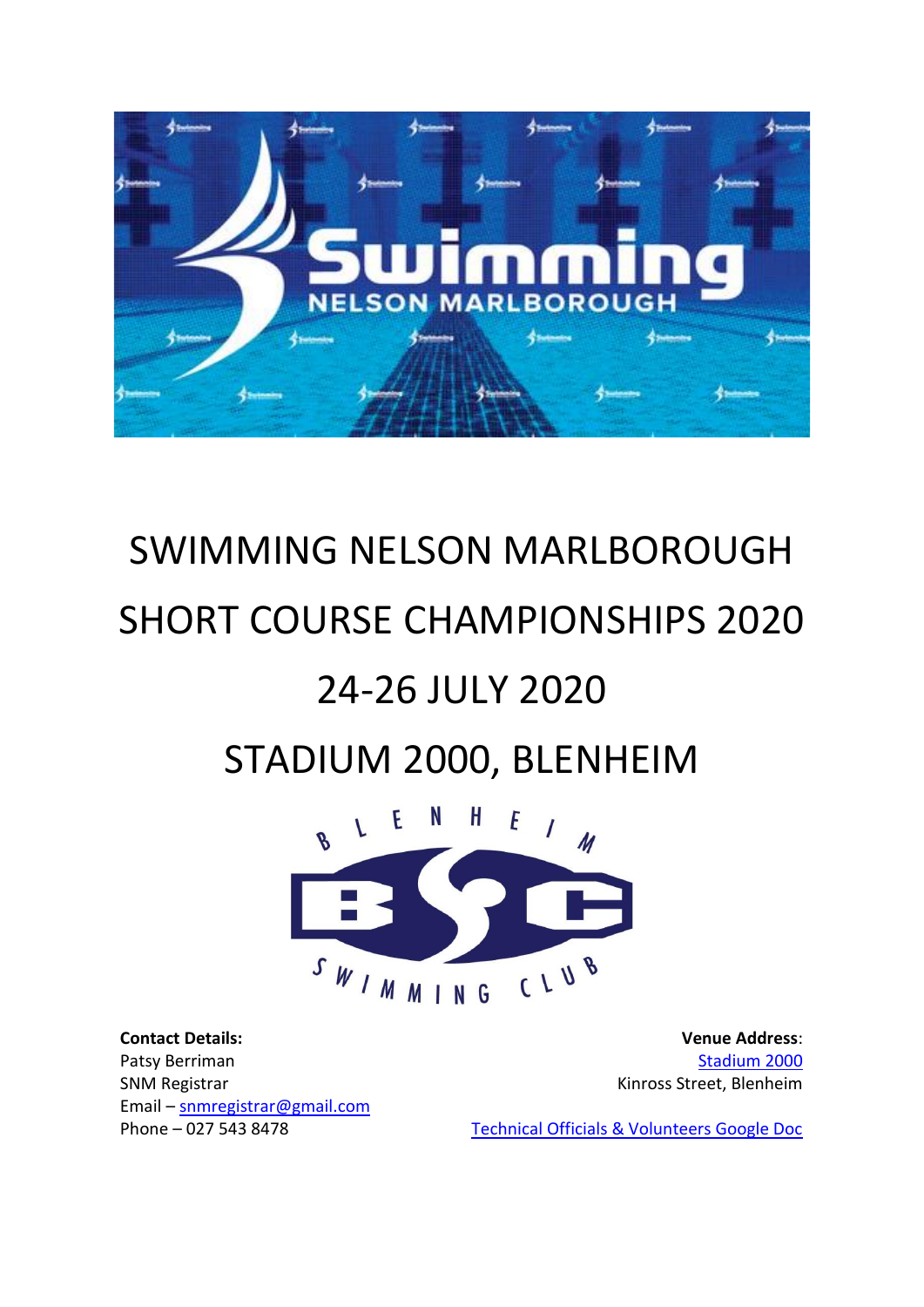## **ENTRIES**

- 1. Age as at 24 July 2020.
- 2. **Entries are to be submitted online** via SNZ database/MyPage.
- 3. All **competitive** swimmers registered with Swimming NZ are eligible to enter.
- 4. Entry fees are **\$7.50** per individual event, except **\$10.00** for 800 & 1500 free. Relays are free of charge.
- 5. Each swimmer may enter a maximum of 9 individual events.
- 6. Swimmers entering the 200 Fly, 400 Free, 400 IM, 800 or 1500 Freestyle must achieve the qualifying times specified in this flier. See also Rule 12.
- 7. Entries open **Monday 1 July 2020** and close **Sunday 19 July 2020 at 11:59pm.**  Late entries may be accepted at the discretion of the Registrar and will incur a penalty equal to the entry fee (i.e. entry fee will be doubled).
- 8. Clubs **must** submit a list of timekeepers and officials, with **one for every swimmer entered** in the meet. Each person must be available for at least 2 sessions. If the requisite number of timekeepers and officials is not supplied, SNM reserves the right to decline some or all the entries submitted by the club.

# **MEET RULES**

- 9. The meet will be swum in a short course (25m) pool.
- 10. SNZ Regulations and FINA rules will apply except where noted in this flier.
- 11. Age groups are male & female 10 & Under, 11-12 years, 13-14 years, 15 & Over.
- 12. Long-distance events **- (1500m and 800m)** will be **boys and girls timed finals** and the **(400m and the 200m Fly)** will be **mixed timed finals**. All long-distance events will have qualifying times shown at the end of this flier. In addition:
	- a. The 800m Free shall be limited to the fastest 40 female and 10 male swimmers,
	- b. The 1500m Free limited to fastest 20 male and 10 female swimmers.

Other swimmers who enter these events but do not make the cut will be given an opportunity to enter another event or have their entry fees refunded.

- 13. Other events with timed finals are: 50m Back, 50m Breast, 50m Fly, and all 10&U events.
- 14. All other events have mixed prelims and age group finals.
- 15. Prelims will be straight seeded (no circle seeding).
- 16. Finals with four or more swimmers in an age group will be seeded in the middle of the pool. Such finals may be combined with other age groups with one or two swimmers seeded in outer lanes. Two or more finals, each with less than four swimmers, may also be combined, and in some cases may involve male and female swimmers of the same ages, with at least one lane separating different finals.
- 17. SNM reserves the right to amend the programme.
- 18. Swimmers aged 12 years and under at the start of this meet shall not compete in a technical swimsuit. A technical swimsuit is one that has bonded seams, kinetic tape, or meshed seams. Refer to SNM Standing [Orders](https://www.snm.org.nz/files/SNM_Standing_Orders_as_of_14_Apr_2019.pdf) for precise definition and see [SNM Website](https://www.snm.org.nz/) for more information.
- 19. Swimmers shall comply with warm-up procedure (see [www.snm.org.nz/swim-meets\)](http://www.snm.org.nz/swim-meets). There shall be no diving (i.e. practice starts) until specific lanes for that purpose are announced by the Referee.
- 20. Dangerous or disrespectful behaviour during the warm-up, including non-compliance with the warmup procedure, will be subject to consequences. Sanctions may include disqualification from one or more events.
- 21. "Over the top" starts will be used for both prelims and finals.
- 22. Electronic timing will be used at this meet.
- 23. Events will be seeded by swimmers' qualifying times as submitted. Long course conversions allowed without penalty.
- 24. All participants must comply with the Sports Anti-Doping Rules.
- 25. Feet first entry into the pool for all backstroke events, no swim back.
- 26. Protests shall be as per SNZ regulation 4. The bond shall be \$50 and shall be refunded if the protest is upheld.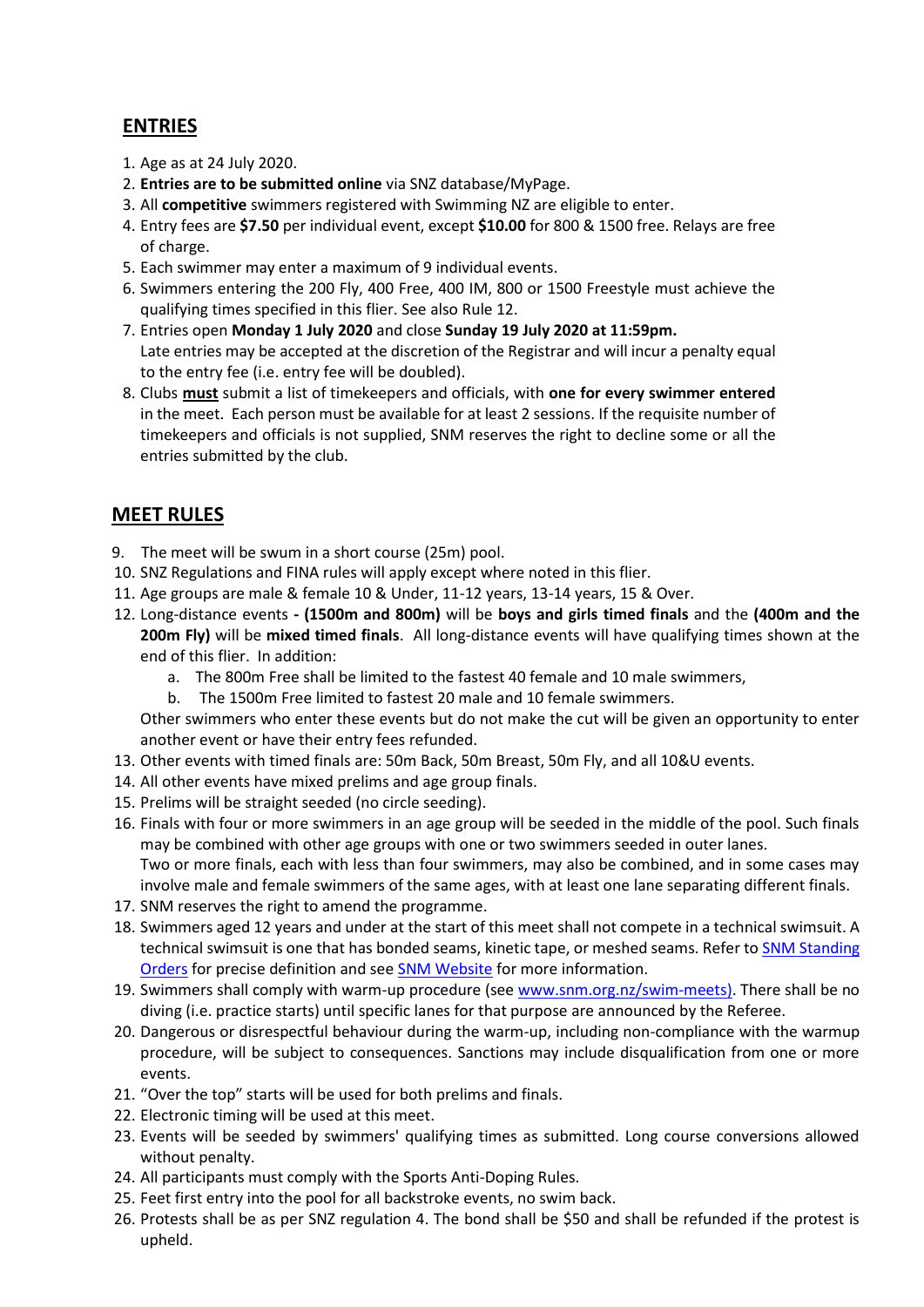## **RELAYS**

- 27. All relay teams must have 2 or more girls. Swimmers may swim-up to an older age group but may swim in only one relay of each type (i.e. one medley and one freestyle).
- 28. Points shall be scored for relays.
- 29. The names of swimmers' in relay teams, and their order of swimming, shall be advised to the recorder no more than 30 minutes after the end of the session prior to the session in which the relay event is to be swum.

### **WITHDRAWALS AND SCRATCHES**

- 30. Withdrawals must be submitted in writing to the SNM Registrar [\(registrar@snm.org.nz\)](mailto:registrar@snm.org.nz) for:
	- a. Session 1 by 7am Thursday 23 July 2020.
	- b. Subsequent sessions, the recorders' table must be notified of withdrawals from a final not later than 30 minutes after results for prelims have been posted.
	- c. Withdrawals from prelims must be notified no more than 30 minutes after the end of the preceding session.
- 31. Refunds for withdrawals will only be made if notified prior to the start of the meet and a medical certificate is supplied within 14 days of the end of the meet.
- 32. Once the programme is printed, re-seeding is at the sole discretion of the Meet Director.
- 33. A swimmer who is entered in but does not swim in a final (including timed finals) and does not withdraw in accordance with these rules will be fined \$20.
- 34. Swimmers are not eligible to enter future SNM meets until fines are paid.
- 35. Late withdrawals for medical reasons during the meet will be exempt from fine if the Meet Director or session Referee accepts the medical excuse and signs the Withdrawal form.

#### **PRIZES**

- 36. Trophies shall be awarded to the male and female swimmers who earn the most points in each age group. To be eligible to win these trophies:
	- a. Swimmers 10 years and under **must** complete (without disqualification) *at least one IM event*, and,
	- b. Swimmers 11 years and over **must** complete (without disqualification) *a prelim or a final in either the 200 IM or 400 IM*.

| SNM trophy<br><b>Hall Family Trophy</b> | 10 years & under boys<br>10 years & under girls |
|-----------------------------------------|-------------------------------------------------|
| <b>Hagan Family Trophies</b>            | 11-12 years old boys & girls                    |
| Lile Family Trophies                    | 13-14 years old boys & girls                    |
| <b>McMath Cups</b>                      | 15 years & over boys & girls                    |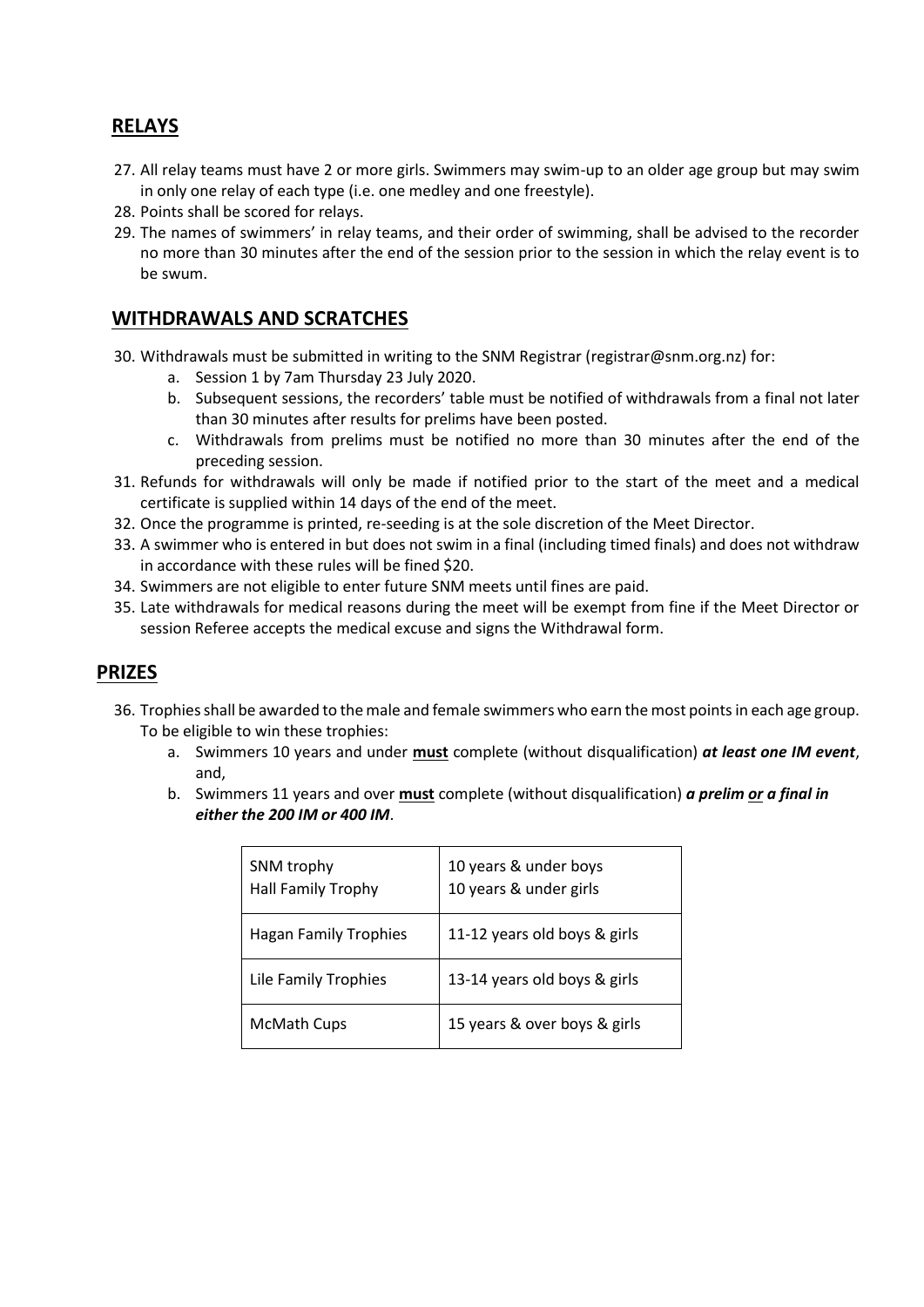- 37. Points will be awarded as follows for 1st through 10th place: 28, 22, 17, 13, 10, 8, 6, 4, 2, 1.
- 38. The swimmer breaking a SNM short course record by the biggest percentage margin will receive a nominal award of \$100. A cheque may be posted to the winner in the week following the meet. **Note:** SNM record standards shall not count for this purpose; a swimmer must better a record representing an actual time swum by an SNM swimmer.
- 39. Medals shall be awarded for first three swimmers from SNM member clubs in each event, in each age group for each gender, including relays. In the event of a tie, equal medals shall be awarded, and the next place(s) not awarded. Ribbons will be awarded to other finalists and will be distributed to clubs after the meet.
- 40. **Visiting Swimmers** from outside the SNM region may enter and compete but shall not be eligible to win any cup or title. Should a visiting swimmer finish first, second or third in an event, he or she shall receive a visitor's medal and standard medals shall be awarded to the top three SNM swimmers. If more than two visiting swimmers qualify for the final in any one event, only the top two visiting qualifiers shall contest that final.
- 41. Visitors shall be eligible for all medals and prizes **except:**
	- a. the trophies which shall be awarded to the top male and female SNM swimmers in each age group, and
	- b. the \$100 nominal award for the SNM swimmer breaking a SNM short course record by the biggest percentage margin (Point 38).

#### *QUALIFYING TIMES*

42. Qualifying times are required for all swimmers for the events listed below. No NT's will be accepted.

| 200 Fly          | 3:30.00  |
|------------------|----------|
| 400 Free         | 8:00.00  |
| 400 IM           | 8:00.00  |
| 800 Free         | 13:00.00 |
| <b>1500 Free</b> | 23:00.00 |

#### SEE BELOW FOR MEET PROGRAMME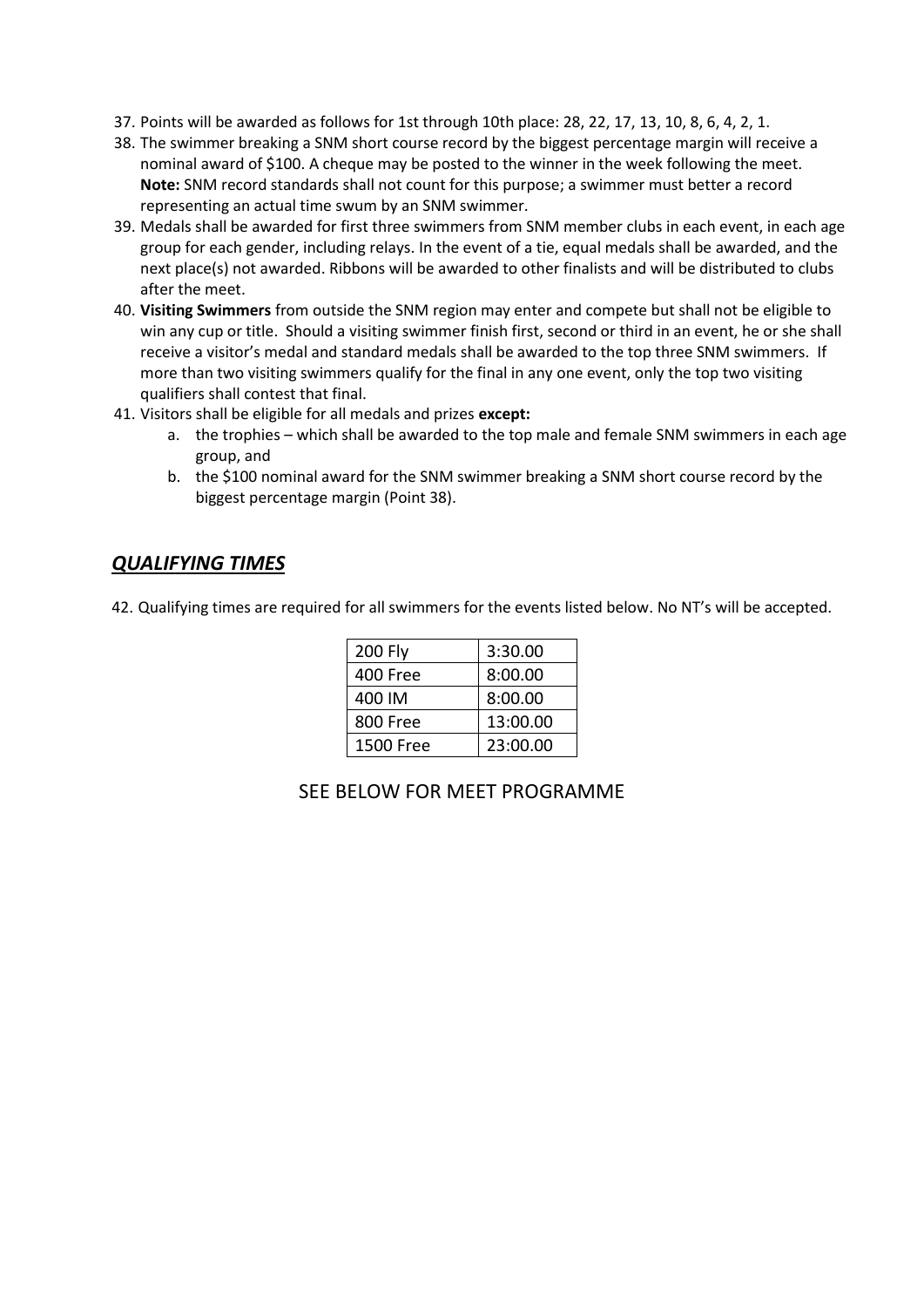|                                                      |                                                      | <b>MEET PROGRAMME</b> |                       |  |  |
|------------------------------------------------------|------------------------------------------------------|-----------------------|-----------------------|--|--|
|                                                      | Session 1 Friday                                     |                       |                       |  |  |
| Warm-up from 6:00pm with racing commencing at 6.45pm |                                                      |                       |                       |  |  |
| <b>Event</b>                                         | Distance/Stroke                                      | Final/Prelim          | <b>Medal Ceremony</b> |  |  |
| $\mathbf{1}$                                         | Freestyle<br>Girls<br>800m                           | <b>FINAL</b>          |                       |  |  |
| $\overline{2}$                                       | 1500m Freestyle<br><b>Boys</b>                       | <b>FINAL</b>          |                       |  |  |
|                                                      |                                                      |                       |                       |  |  |
| Session 2 Saturday                                   |                                                      |                       |                       |  |  |
| Warm-up from 7.15am with racing commencing at 8:00am |                                                      |                       |                       |  |  |
| <b>Event</b>                                         | Distance/Stroke                                      | Final/Prelim          | <b>Medal Ceremony</b> |  |  |
| 3                                                    | Mixed 400m<br>IM                                     | <b>FINAL</b>          |                       |  |  |
| 4                                                    | 10&U 100m<br><b>Breaststroke</b>                     | <b>FINAL</b>          |                       |  |  |
| 5                                                    | 11&O 100m<br><b>Breaststroke</b>                     | Prelim                |                       |  |  |
| 6                                                    | 11&O 50m<br>Freestyle                                | Prelim                |                       |  |  |
| 7                                                    | 10&U 200m<br><b>Backstroke</b>                       | <b>FINAL</b>          |                       |  |  |
| 8                                                    | 11&O 200m<br>Backstroke                              | Prelim                |                       |  |  |
| 9                                                    | 11&O 100m<br><b>Butterfly</b>                        | Prelim                |                       |  |  |
| 10                                                   | Mixed 50m<br><b>Breaststroke</b>                     | <b>FINAL</b>          |                       |  |  |
| 11                                                   | 10&U 200m<br>Freestyle                               | <b>FINAL</b>          |                       |  |  |
| 12                                                   | 11&U 200m<br>Freestyle                               | Prelim                |                       |  |  |
| 13                                                   | 11&O 100m<br>IM                                      | Prelim                |                       |  |  |
|                                                      |                                                      |                       |                       |  |  |
|                                                      | Session 3 Saturday                                   |                       |                       |  |  |
|                                                      | Warm-up from 3.00pm with racing commencing at 3:45pm |                       |                       |  |  |
| <b>Event</b>                                         | Distance/Stroke                                      | Final/Prelim          | <b>Medal Ceremony</b> |  |  |
| 14                                                   | 800m<br><b>Boys</b><br>Freestyle                     | <b>FINAL</b>          |                       |  |  |
| 15                                                   | Mixed 50m<br><b>Backstroke</b>                       | <b>FINAL</b>          |                       |  |  |
| 5                                                    | 11&0<br>Breaststroke<br>100m                         | <b>FINAL</b>          |                       |  |  |
| 16                                                   | 10&U<br>50 <sub>m</sub><br>Freestyle                 | <b>FINAL</b>          |                       |  |  |
| 6                                                    | 11&0<br>Freestyle<br>50 <sub>m</sub>                 | <b>FINAL</b>          |                       |  |  |
| 8                                                    | <b>Backstroke</b><br>11&0<br>200m                    | <b>FINAL</b>          |                       |  |  |
| 17                                                   | 10&U<br>100m<br><b>Butterfly</b>                     | <b>FINAL</b>          |                       |  |  |
| 9                                                    | 11&0<br>100m<br><b>Butterfly</b>                     | <b>FINAL</b>          |                       |  |  |
| 12                                                   | 11&0<br>200m<br>Freestyle                            | <b>FINAL</b>          |                       |  |  |
| 18                                                   | 10&U<br>100m<br>IM                                   | <b>FINAL</b>          |                       |  |  |
| 13                                                   | <b>11&amp;O</b><br>100m<br>IM                        | <b>FINAL</b>          |                       |  |  |
| 19                                                   | 10&U<br><b>Medley Relay</b><br>200m                  | <b>FINAL</b>          |                       |  |  |
| 20                                                   | $11 - 12$<br>200m<br>Medley Relay                    | <b>FINAL</b>          |                       |  |  |
| 21                                                   | 13-14<br>400m<br>Medley Relay                        | <b>FINAL</b>          |                       |  |  |
| 22                                                   | <b>Medley Relay</b><br><b>15&amp;O</b><br>400m       | <b>FINAL</b>          |                       |  |  |